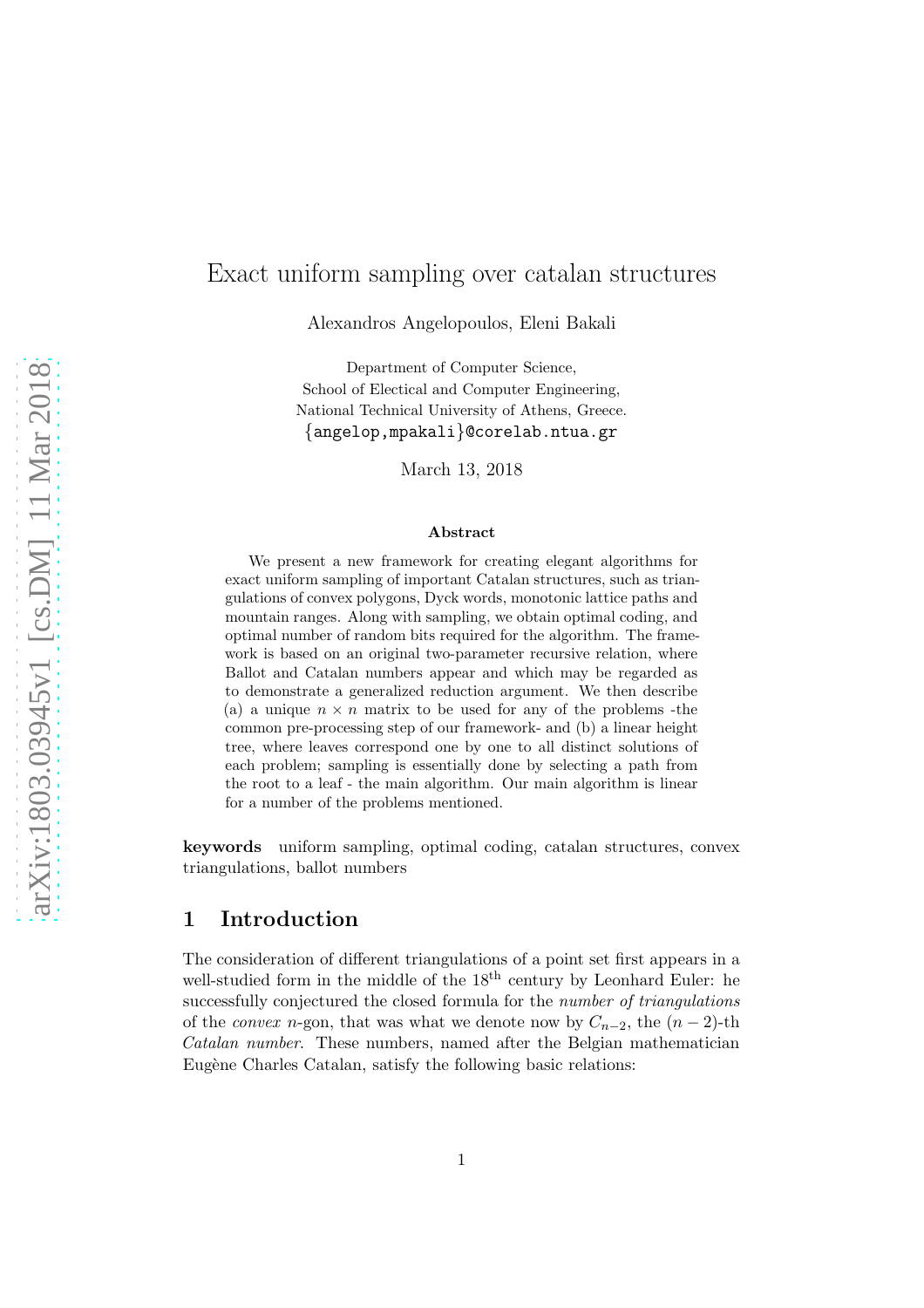$$
C_{n+1} = \sum_{k=0}^{n} C_k C_{n-k}, \quad C_0 = 1
$$
 (1)

$$
C_n = \frac{1}{n+1} \binom{2n}{n}, \quad C_0 = 1 \tag{2}
$$

<span id="page-1-0"></span>
$$
C_n \le \frac{4^n}{n^{3/2}\sqrt{\pi}} \quad \text{and} \quad \lim_{n \to \infty} \frac{4^n}{C_n n^{3/2}\sqrt{\pi}} = 1 \tag{3}
$$

They occur as the solution of a very large number of counting problems in combinatorics. [\[30\]](#page-18-0) gives more than 200 interpretations, more than 60 exercises, in all, a spectacular volume of work centered around the Catalan numbers.

Some modern views regarding this core problem is the study of algorithms for efficient coding of triangulations, and for uniform generation or sampling a random triangulation.

Motivation-Applications. Triangulations of polygons are fundamental structures with many applications e.g. in Computational Geometry [\[6,](#page-16-0) [22\]](#page-17-0), VLSI floorplanning [\[25\]](#page-18-1), and Graph Drawing [\[21\]](#page-17-1). Many algorithms like point location, ray-shooting, visibility area computing and computing shortest paths inside simple polygons, are based on triangulations [\[31,](#page-18-2) [13,](#page-17-2) [14,](#page-17-3) [18\]](#page-17-4). In particular sampling (or equivalently uniform generation) of random triangulations, apart from its theoretical interest, has many practical applications. Interestingly sampling triangulations was first considered by physicists for its applications in the study of two dimensional quantum gravity [\[3\]](#page-16-1). Sampling plays a central role in testing and verifying the time complexity of particular implementations of algorithms like the previously mentioned, that depend on triangulations. A method to achieve time verification is presented in [\[10\]](#page-17-5). Finally efficient coding of triangulations, is essential for storing them after their random generation, since these data are usually huge and inefficient coding may cause storing to dominate the running time of the algorithm that uses these data.

Previous work. There has been significant work on uniform sampling and coding triangulations, especially since the 1990s [\[11,](#page-17-6) [9,](#page-16-2) [7,](#page-16-3) [8,](#page-16-4) [24,](#page-18-3) [28,](#page-18-4) [27,](#page-18-5) [26\]](#page-18-6).

We will mostly compare our results and framework to [\[8\]](#page-16-4): Devroye et al. describe a linear-time algorithm in the RAM model of computation, for the uniform generation of convex triangulations and monotone lattice paths. This is actually equivalent to a  $\mathcal{O}(n \log n)$  algorithm, when taking into account that this algorithm needs the generation of  $O(n)$  random numbers of  $O(\log n)$  bits each. The ballot theorem is invoked in their work (see also [\[12\]](#page-17-7), Chapter III), as it describes lattice path problems.

Another line of research regarding triangulations is the study of Markov chains that move along similar triangulations, most commonly considering as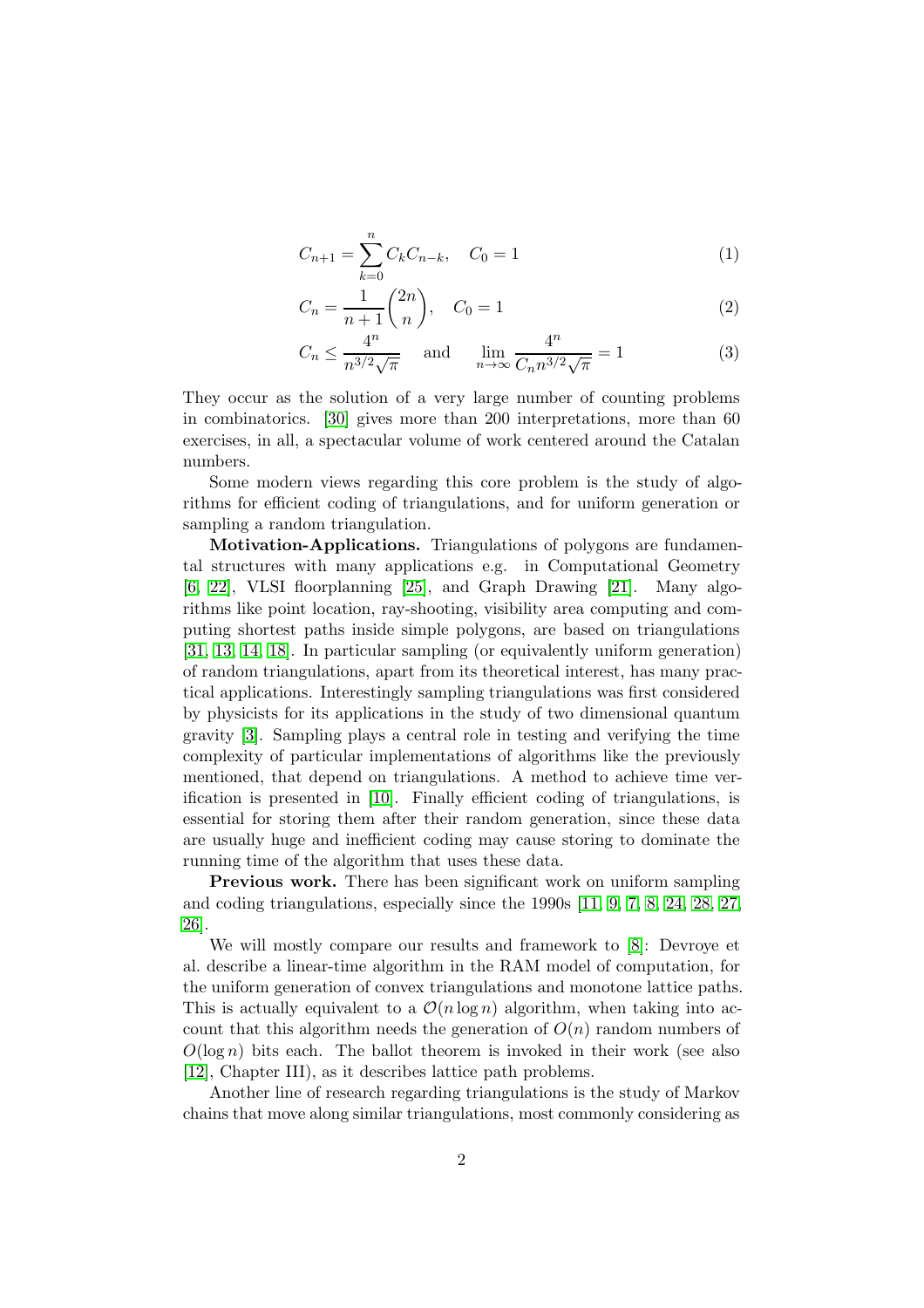similar those that differ by a single edge flip [\[16,](#page-17-8) [20,](#page-17-9) [19,](#page-17-10) [23\]](#page-17-11). These Markov chains converge to the uniform distribution over the set of triangulations, thus yielding *almost* uniform sampling algorithms (this is the well known Markov chain Monte Carlo method for sampling and counting). The best of the above mentioned algorithms runs in  $\mathcal{O}(n^5)$ , but has a deviation  $\epsilon > 0$ from the uniform distribution (which is a common drawback/characteristic of the MCMC method).

While for convex graphs it is the Catalan numbers that give the exact number of triangulations, no such formula exists for a general graph. Exhaustively enumerating the triangulations is not an easy task: already  $C_n = \Theta(n^{-3/2}4^n)$ , while the best known bounds for the generic case are currently set a lower  $\Omega(2.43^n)$  ([\[27\]](#page-18-5)) and an upper  $\mathcal{O}(30^n)$  ([\[26\]](#page-18-6)). There is also no general formula for counting triangulations of convex polygons with forbidden edges, i.e. when the input is a general graph G embedded to the plane, and valid triangulations are those that use only edges of G. Naturally, there has been work on counting the triangulations given a specific point set asymptotically faster than by enumerating all triangulations  $([2])$  $([2])$  $([2])$ , and approximately counting with favorable compromises ([\[1\]](#page-16-6)).

### 1.1 Our contribution

In this article, we present a unified framework to obtain algorithms for *exact* uniform *sampling* and *optimal coding* of Catalan structures. We will use the triangulations of convex polygons as our main problem. We will then use the monotone lattice path problem to show that our framework can be tweaked to easily get the very algorithms presented in [\[8\]](#page-16-4). In a nutshell, we present:

- new framework and elegant algorithm for exact uniform sampling over convex triangulations and other Catalan structures;
- new recursive relation for ballot and Catalan numbers with an interesting combinatorial interpretation;
- separate pre-processing step of  $\mathcal{O}(n^2)$  time, common to all problems that can be described by the recursive relation,
- optimal coding of the solutions/samples of the problems: for an input related to size n, we need exactly  $log(C_n)$  bits to encode each solution;
- optimal number of random bits for the main sampling algorithm: it needs exactly  $log C_n$  random bits to run, i.e. to generate uniformly at random a solution;
- efficient algorithm for sampling, as well as counting triangulations for a more general family of graphs embedded to the plane in convex position:  $K_{n,-m}$  is obtained by an embedding of the complete graph  $K_n$  after removing m consecutive span-2 edges.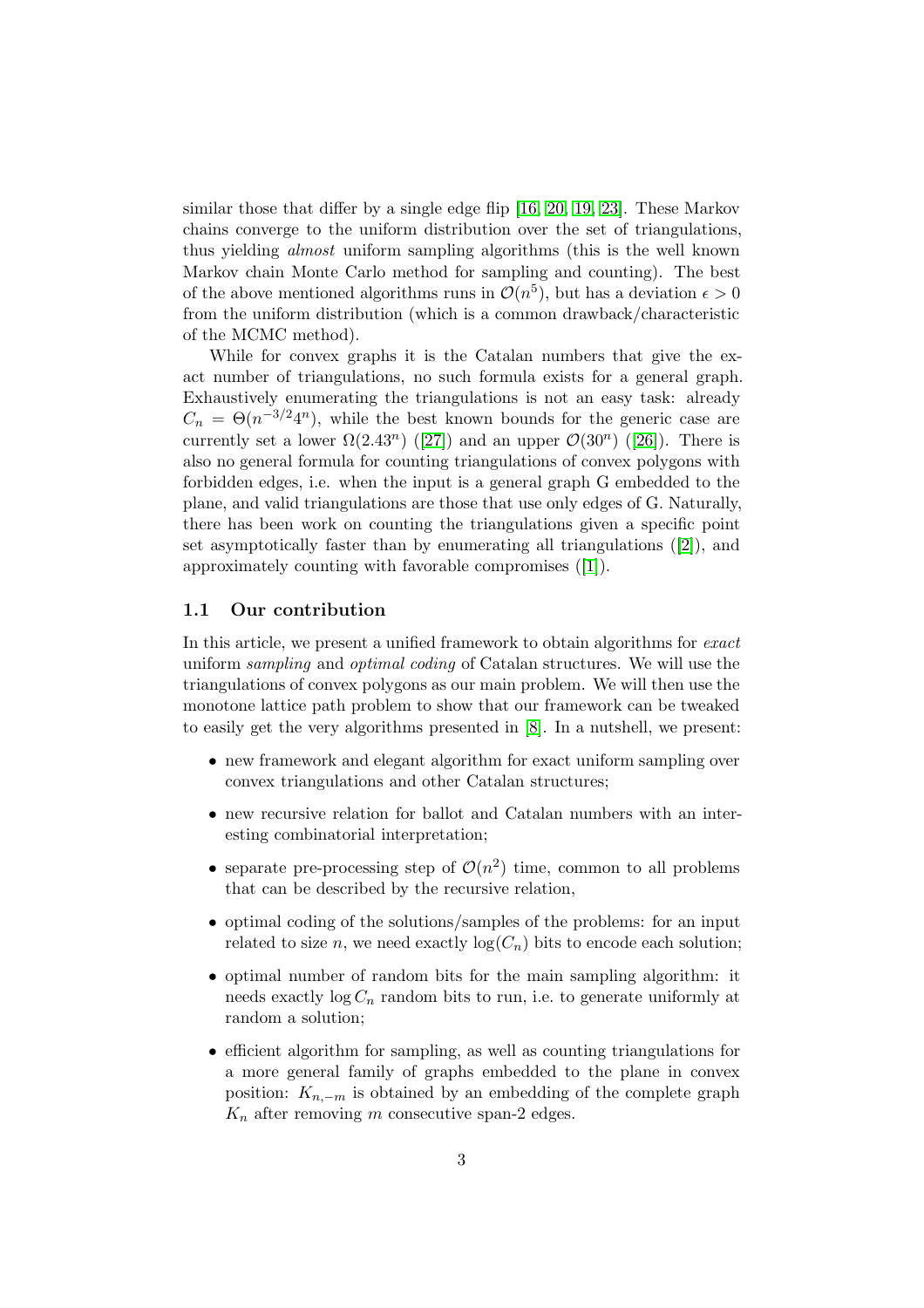Although our sampling algorithm has total running time  $O(n^2)$ , which is worse than the  $O(n \log n)$  of [\[8\]](#page-16-4), our preprocessing step helps to reduce to the optitmal the number of random bits needed, as well as the length of the codewords.

An outline - main ideas Given  $n$ , we consider an initial instance which -in some sense- describes the space of all potential solutions; for instance, in the case of convex triangulations, we consider the complete convex graph  $K_n$ , as all  $n(n-3)/2$  diagonals are in our disposal to be selected for some triangulation, which requires only  $n-3$  such edges. Our goal is to describe<sup>[1](#page-3-0)</sup> a binary tree of polynomial height, with its leaves corresponding one by one to all triangulations of the convex  $n$ -gon and then aim at sampling a leaf uniformly at random.

In order to achieve this, we need a reduction argument, w.r.t. which the set of potential solutions on some node's graph can actually be partitioned into the solutions obtained either by its left or the right child and which are disjoint. Then, in order to sample a solution uniformly at random, it would suffice to be able to calculate the size of each of the two subtrees of any node [\[17,](#page-17-12) [29\]](#page-18-7). Thus, starting from the root, we should be capable of uniformly selecting a leaf by recursively selecting one of a node's children with probability proportional to the size of the corresponding subtree.

Usually, the estimation of the size of subtrees for an arbitrary tree is computationally hard [\[4\]](#page-16-7), and this is the reason that the above method usually fails. The innovation of our approach consists in that we manage to construct this tree in a systematic way that not only reflects our reduction argument, but also plenty of isomorphisms are revealed so that (a) the number of all classes of non-isomorphic instances is polynomial in  $n$  (in particular quadratic), and (b) it is easy to determine the class in which each instance belongs. Eventually, it suffices to solve the general problem only for a polynomial number of non-isomorphic sub-instances, in a preprocessing step, bottom-up, in time linear to the number of non-isomorphic instances, thus in total quadratic in n.

In particular, it occurs that all internal nodes of our tree correspond to (sub)instances of a more general problem, needing a second parameter to be described and for which no formula nor algorithm was known until now: compute the number of triangulations of an embedded to the plane *almost complete* convex graph Kn,−m, a graph missing only m *consecutive span-2 edges* (or ears, as denoted in [\[15,](#page-17-13) [8\]](#page-16-4)) from what would be a the complete  $K_n$ . As a first simple note, we get that  $m \leq n$ , thus we have the  $\mathcal{O}(n^2)$  classes of non-isomorphic instances.

In the Sections to follow, we will state and prove properties of the central

<span id="page-3-0"></span><sup>&</sup>lt;sup>1</sup>The construction is done only mentally, for the purposes of the analysis; it is not actually performed by the algorithm.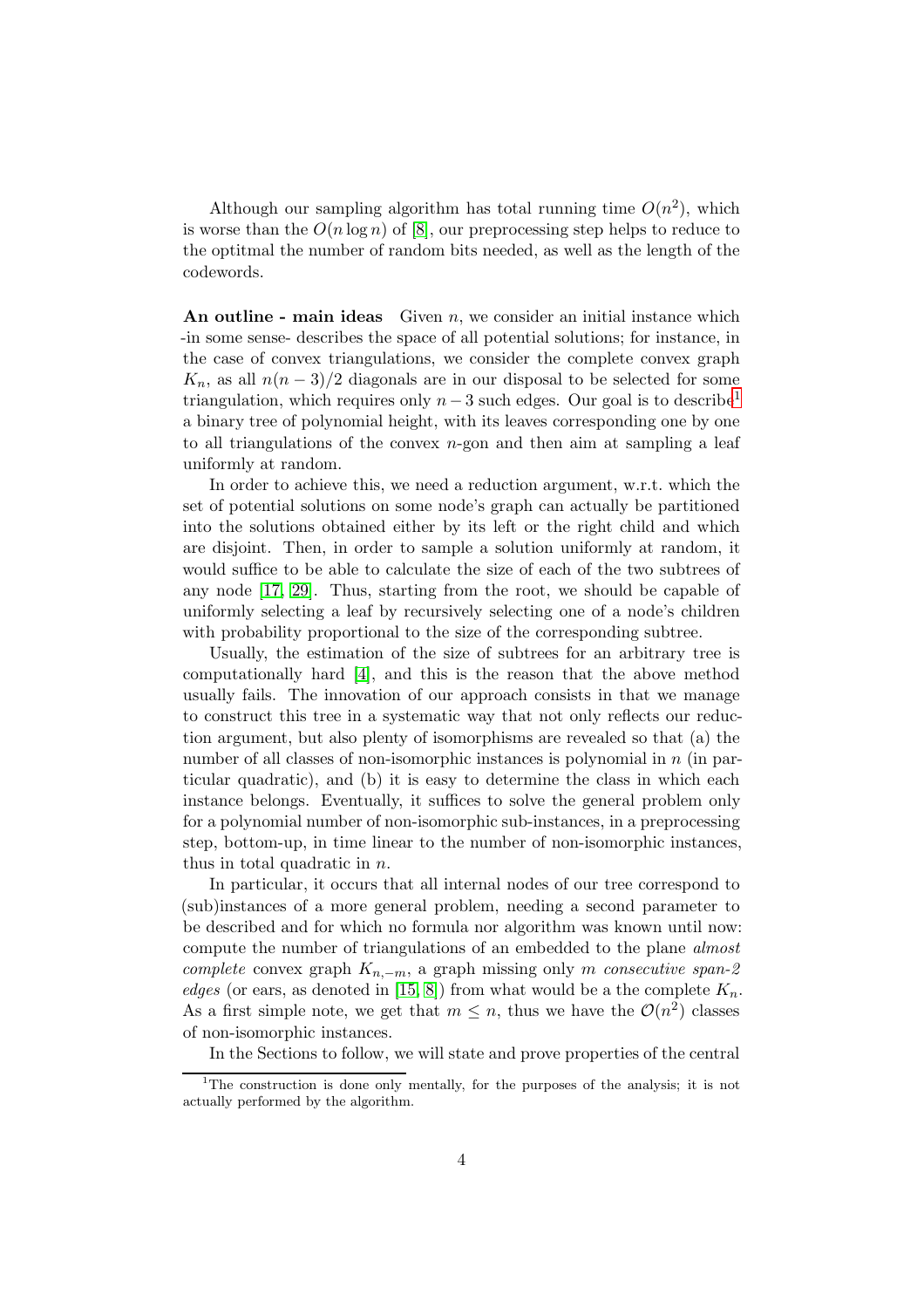to our work recursive relation, the sampling algorithm scheme it implies and its application to convex triangulations and mountain ranges problems (the latest to be trivially linked also to Dyck words, monotone lattice paths, etc.).

## 2 Our framework

Let  $a_{n,m}$  denote the number of solutions corresponding to any problem parameterized by n, m, and consider the following recursive relation:

<span id="page-4-2"></span><span id="page-4-1"></span><span id="page-4-0"></span>
$$
a_{n,0} = a_{n-1,0} + a_{n,1} \tag{4}
$$

$$
a_{n,m} = a_{n-1,m-1} + a_{n,m+1} \tag{5}
$$

$$
a_{0,0} = 1 \text{ and } a_{n,n} = 0, \forall i \ge 1
$$
 (6)

<span id="page-4-3"></span>Theorem 1 *Consider the ballot numbers*

$$
N_{i,j} = \frac{i+1-j}{i+1+j} \binom{i+1+j}{j}, \, i, j \ge 0
$$

*Along with defining*  $N_{i,-1} = 0$ *, the ballot numbers satisfy* 4*,* [5](#page-4-1) and [6](#page-4-2) for  $i = n$ *and*  $i = n - 1 - m$ *.* 

In other words,  $a_{n,m} = N_{n,n-1-m}$ . Note also that:

$$
a_{n,0} = N_{n,n-1} = \frac{2}{2n} \binom{2n}{n-1} = \frac{1}{n+1} \binom{2n}{n} = C_n \tag{7}
$$

<span id="page-4-4"></span>We will from now on refer to the relations [4,](#page-4-0) [5](#page-4-1) and [6](#page-4-2) as the *BC (recursive) relation or recursion*, a naming derived from its close relationship with ballot and Catalan numbers.

**Theorem 2** *The generating function for the numbers*  $a_{n,m}$  *is* 

$$
G(x,y) = \frac{(1 - xy)(1 - \sqrt{1 - 4x} - 2xy)}{2x(1 - y + xy^2)}
$$

*Proof.* [Proofs of Theorems [1](#page-4-3) and [2\]](#page-4-4) The proofs can be found in Appendix  $\overline{A}$ .

**The BC table** Immediately, we may define a  $n \times n$  table/matrix, with  $a_{n,m}$  as entries. It can be calculated in  $\mathcal{O}(n^2)$  time, bottom-up (Figure [1\)](#page-5-0), and will be considered as our framework's pre-processing step. The main algorithm will simply recall some of its values when needed, in constant time.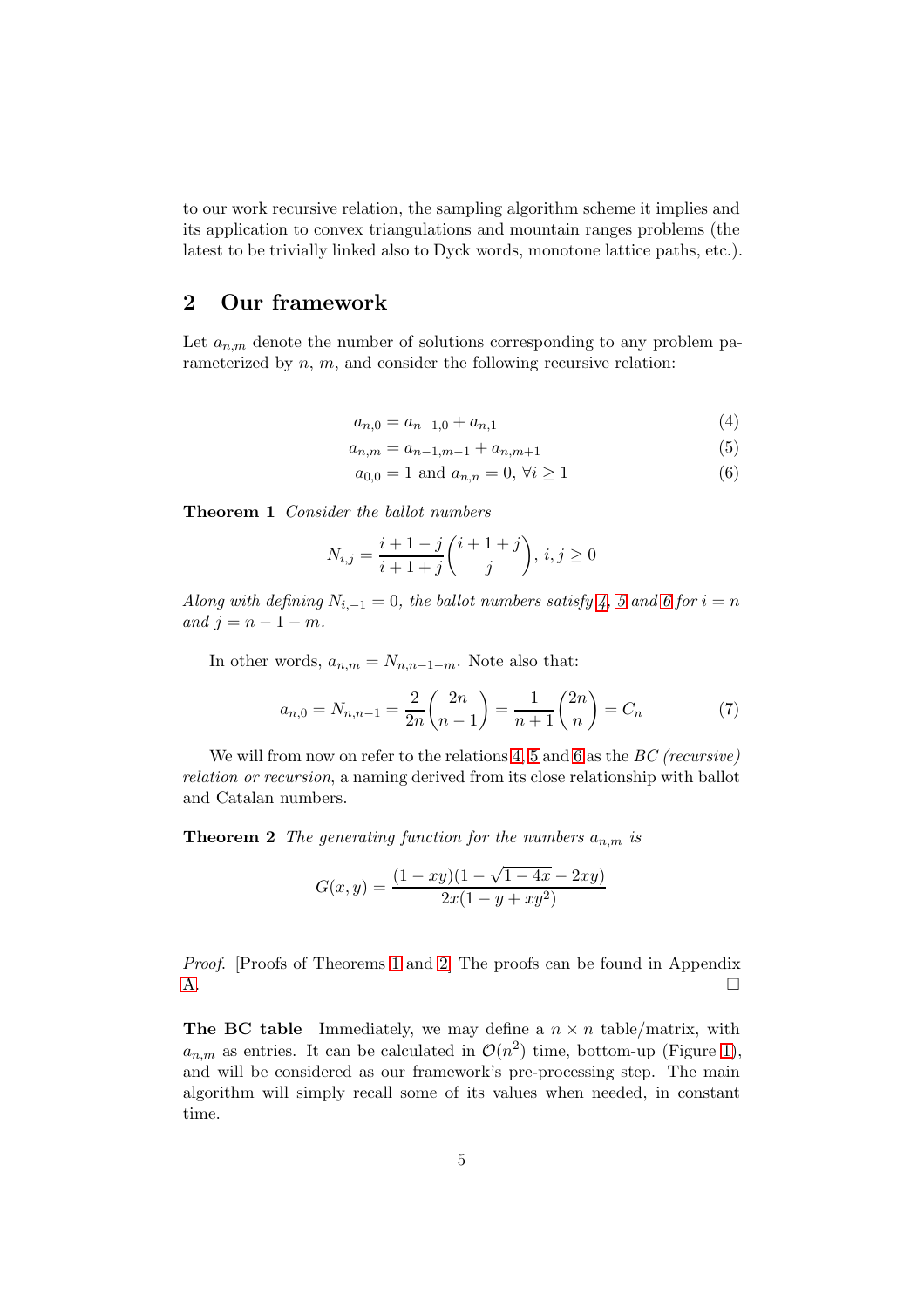

<span id="page-5-0"></span>Figure 1: The BC table. It has  $(n-3)(n-1)+1$  entries. The arrows show the sequence in which the cells fill up.

The main algorithm scheme Consider now the binary tree implied by the BC relation (Figure [2\)](#page-6-0), rooted at a node related to  $a_{n,0}$ . This means we are attempting to randomly select one of  $C_n$  samples. The BC table allows us to achieve:

- optimal coding, requiring exactly  $log(C_n) = \mathcal{O}(n)$  bits to encode each solution;
- optimal number of random bits for the main sampling algorithm: generating one random number in the range  $[0..C_n-1]$ , which requires  $log C_n$  random bits, suffices.

A common approach is to calculate the sizes of the two sub-trees hanging from some node *upon arriving on the very node* and branch left or right with the appropriate probability. This requires a total of (number of branchings $\times$ (random bits required per branching) random bits. Indeed, we may well apply the algorithm of [\[8\]](#page-16-4), given that  $\frac{a_{n-1,m-1}}{a_{n,m}} \approx 2(n+m)$ , the number of random bits needed is  $\mathcal{O}(n \log n)$ , as the height of the tree is linear to n, thus the branchings required to reach a leaf is linear in  $n$ , too.

It is evident that establishing the BC table beforehand, and tossing only  $\log C_n \approx 4n$  coins (see [\(3\)](#page-1-0)) we generate a code uniformly at random, which uniquely defines the leaf of the tree the algorithm will end upon: we branch without any more coin tosses, as we know all critical quantities in advance.

Moreover, the scheme allows for down to *linear time* main algorithms for sampling an instances, as all leaves' distance from the root is linear in  $n -$  it actually fluctuates from n to  $2n$ . For instance, we will show that the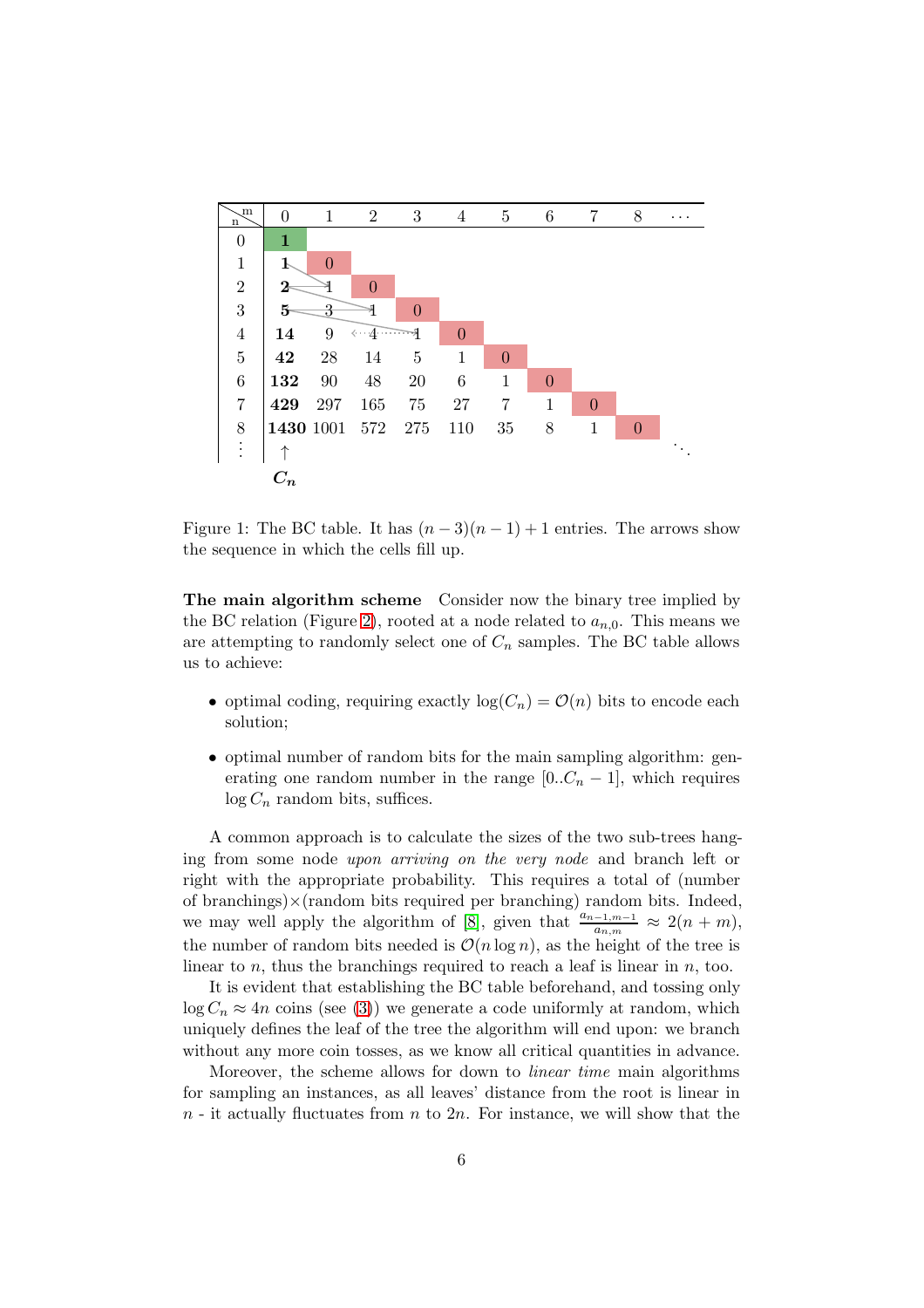

<span id="page-6-0"></span>Figure 2: The universal sampling algorithm scheme: branching with probability analogous to the size of the subtree. The height of the tree is  $\mathcal{O}(n)$ . We note that typically all  $a_{n,n}$  nodes are non-existent, as the algorithm branches towards them with probability 0 - that's why they are marked red. Also, all  $a_{1,0}$  labeled nodes have a left child,  $a_{0,0}$ , which is the actual leaf according to the BC relation.

mountain ranges problem (and, therefore, Dyck words and monotone lattice paths) has an  $\mathcal{O}(n)$  main sampling algorithm, which we consider a good trade-off when we need many samples for the same problem. Remember, that only a  $\mathcal{O}(n \log n)$  algorithm is proposed in [\[8\]](#page-16-4).

### 3 Convex triangulations

As we have already mentioned, for any problem we consider the object which describes the space of all solutions. In the case of convex triangulations, this is the *complete geometric graph*. A geometric graph is defined [\[5\]](#page-16-8) as a pair of a point set V on  $\mathbb{R}^2$  and a subset of straight line segments with endpoints in *V*, i.e.  $E \subseteq {V \choose 2}$  $\binom{V}{2}$ . Now let our point set be convex and  $E = \binom{V}{2}$  $_{2}^{V}$ ). We may refer to this special case as the *"convex*  $K_n$ ", an alternate to the complete convex geometric graph, taking into account that all convex drawings of  $K_n$ are isomorphic. Some important definitions are the following.

Proper labeling, consecutive vertices and span-2 edges Given a convex geometrical graph, we will say that its vertex labeling  $v_0, ..., v_{n-1}$  is *proper* if its *n* vertices appear in order, clockwise or counter-clockwise around its convex hull. We will always assume such a labeling for any convex graph we refer to, unless noted otherwise. The above being stated, it is evident that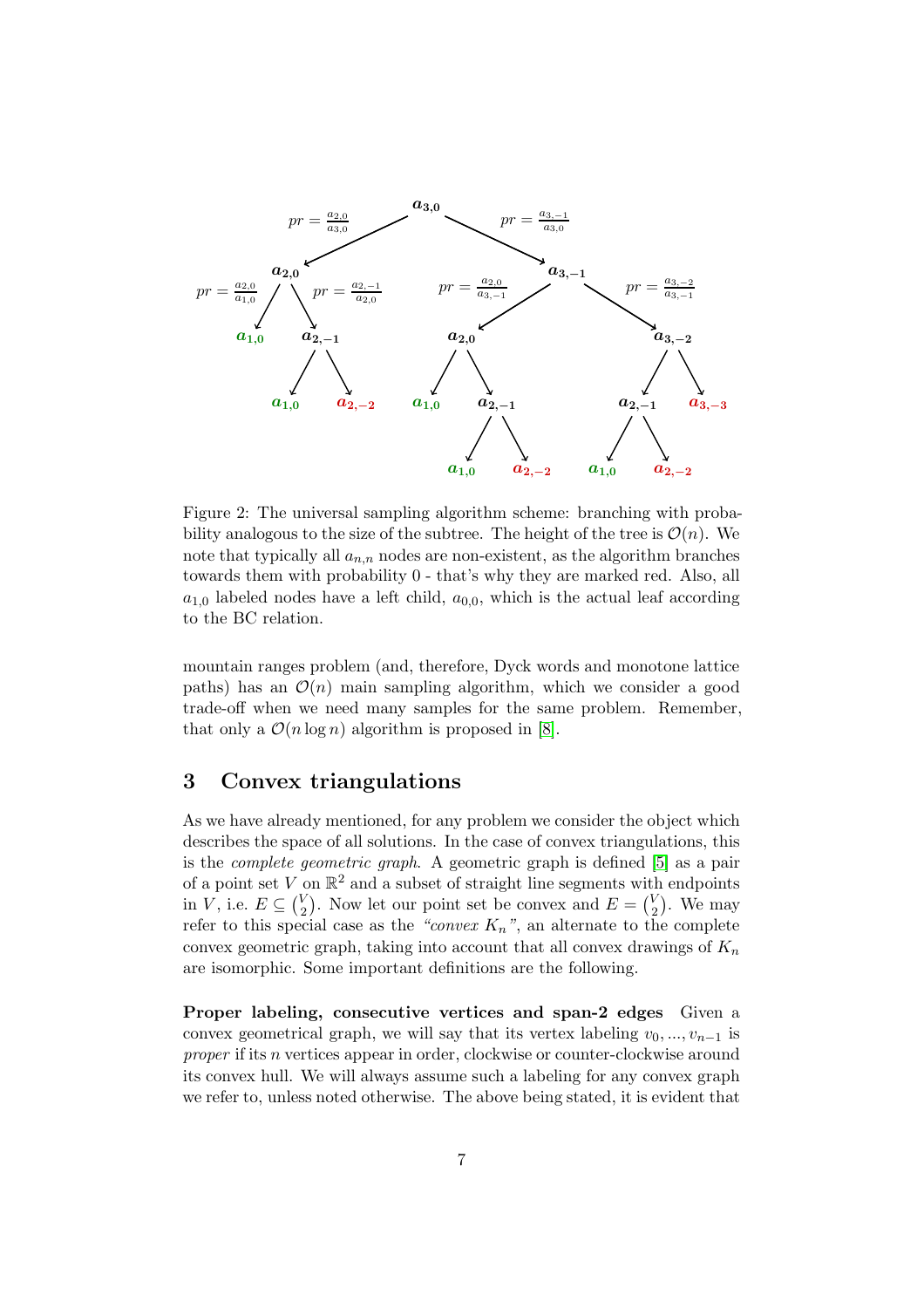for all  $i \in [0..n-1]$ , vertices  $v_i$  and  $v_{i+1}$  are consecutive, naturally defining that  $v_n \equiv v_0$ . We shall also admit that all edges  $v_i v_{i+2}$ ,  $i \in [0..n-1]$  are properly defined, as  $v_x \equiv v_{x \mod n}$ , for any  $x, n$ .

Let V be a convex point set and assume proper vertex labeling. For every edge (diagonal)  $e = v_i v_j \in E$ , we define its *span*, denoted by  $|e|$ , to be the minimum distance of its adjacent vertices around the convex hull. The edges that miss only one vertex, that is edges of the form  $v_{i-1}v_{i+1}$ , will hold a key-role in our work, thus we will denote them as *span-2 edges*. All such edges can be named after the missed vertex with which they form a triangle:  $e_i \equiv v_{i-1}v_{i+1}.$ 

As an analog to the notion of consecutive vertices, we define two *consecutive span-2 edges* to be a pair of edges of the form  $v_{i-1}v_{i+1}$ ,  $v_iv_{i+2}$ .

Observe that:  $K_3$  has no span-2 edges,  $K_4$  has two and, for  $n \geq 5$ ,  $K_n$ has exactly *n* of such edges. For  $n \geq 5$  and any vertex  $v_i$ , we denote by  $e_i$ the span-2 edge  $v_{i-1}v_{i+1}$ , in other words, the edge that may form a triangle together with  $v_i$ .

**The**  $K_{n,-m}$  graph. We will need to work on specific graphs, that allow for the desired structure of triangulations to be witnessed. We define  $K_{n,-m}$  to be the nearly complete convex  $K_n$  which *misses only* m *consecutive span-2 edges*. Therefore:

- $K_{n,0} \equiv K_n$  and when properly defined,  $K_{n,-m}$  has  $\binom{n}{2}$  $\binom{n}{2} - m$  edges.
- For  $n \geq 5$ , it is  $-n \leq -m \leq 0$ , as a graph may miss up to all n span-2 edges.
- The graphs  $K_{4,-1}$ ,  $K_{4,-2}$  are properly defined.
- For fixed n, m, all  $K_{n-m}$  are isomorphic to each other (under rotation).

<span id="page-7-0"></span>Proposition 3 *Every triangulation of a convex geometric graph on 5 or more vertices has at least two span-2 edges.*

*Proof.* A triangulation  $T_C$  on n points requires that all faces but the outer are triangles. The number of faces f is equal to  $n-1$  (e.g. use Euler's characteristic on plane graphs), therefore there is a total of  $n-2$  inner faces/triangles. Since all n non-diagonal edges of  $T_{\text{C}}$  (the sides of the polygon) are sides of the  $n-2$  triangles, by the pigeonhole principle, there are at least 2 triangles which use 2 sides of the  $n$ -gon as their sides. Then, those triangles' third edge must be an span-2 one and, as soon as  $n \geq 5$ , those third edges do not coincide. third edges do not coincide.

<span id="page-7-1"></span>**Proposition 4** *A convex geometric graph with*  $n \geq 5$  *and only two span-2 edges which appear* consecutive *in the drawing has no triangulation. Equivalently,*  $T(K_{n,-(n-2)}) = 0$ .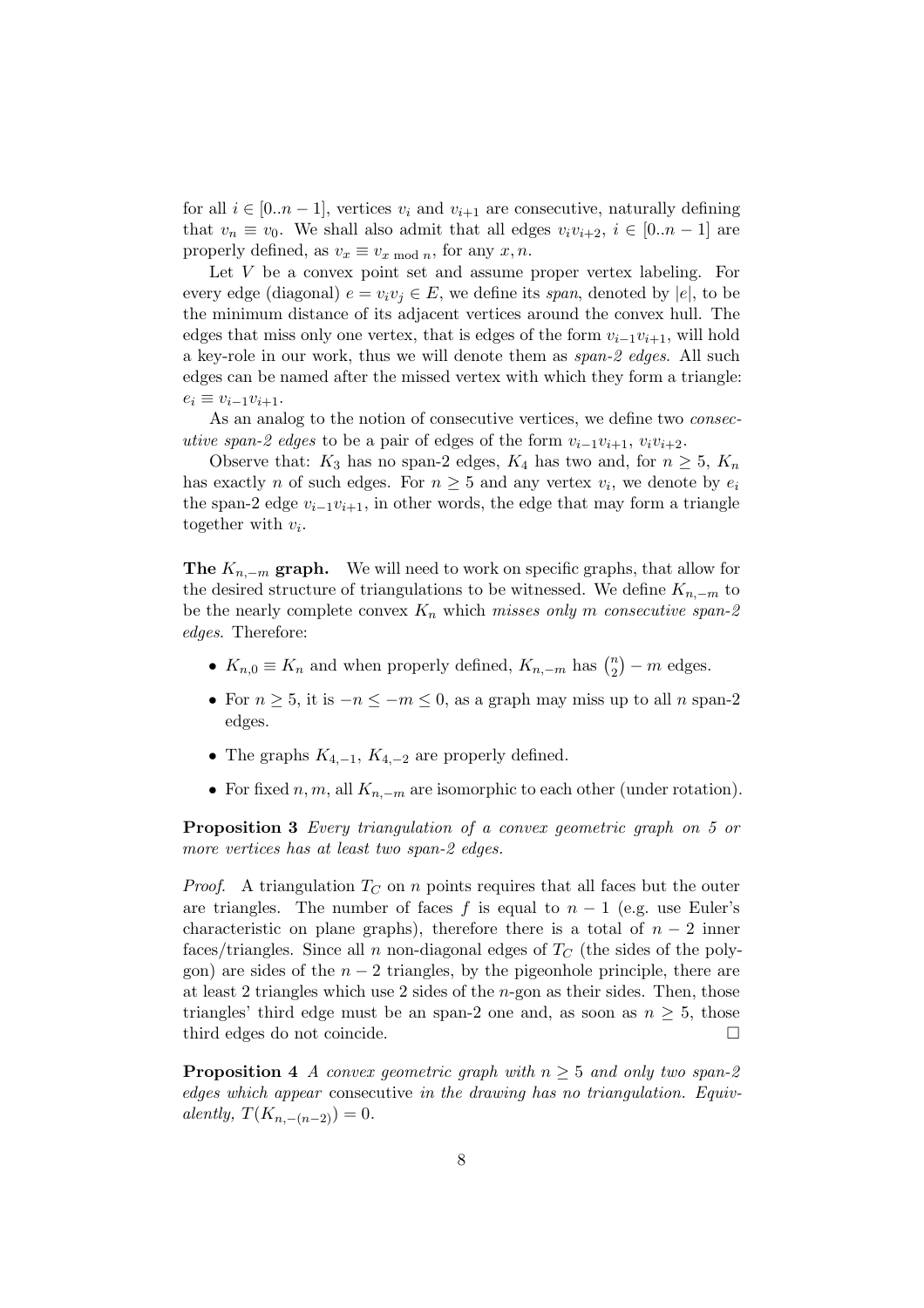*Proof.* Two consecutive span-2 edges intersect, therefore together they do not form any triangulation, unless only one is needed (quadrilateral). So there must be a third span-2 edge which, together with one of the 2 consecutive ones, is the obligatory second span-2 edge in a triangulation T of the graph (see Proposition [3\)](#page-7-0). Contradiction, as the graph has no other such edge.  $\Box$ 

#### 3.1 The reduction argument

Our reduction argument is primarily based on partitioning the number of triangulations of some convex graph  $G$  into those which include a specific span-2 edge  $e_i$  and those which do not (assuming there is at least one span-2 edge in  $G$ ). Let us already point out the tree structure implied by the partitioning.



<span id="page-8-0"></span>Figure 3: Reduction for the complete  $K_n$ , working on  $v_0/e_0$ 

**Proposition 5** Let  $G = (V, E)$  be a convex geometric graph and  $T(G)$  the *number of its triangulations. Then, for any span-2 edge*  $e_i$  *we have that*  $T(G \mid e_i \text{ included}) = T(G \setminus v_i).$ 

*Obviously, the following holds:*  $T(G) = T(G \setminus v_i) + T(G \setminus e_i)$ *.* 

*Proof.* Observe that if  $e_i$  is selected to participate in a triangulation  $T_C$ , then all edges incident to  $v_i$  may not participate in  $T_c$ , as they all cross  $e_i$ . Therefore, the number of triangulations where  $e_i$  is included is exactly determined by the number of triangulations of  $G \setminus v_i$ , as adding the "hat"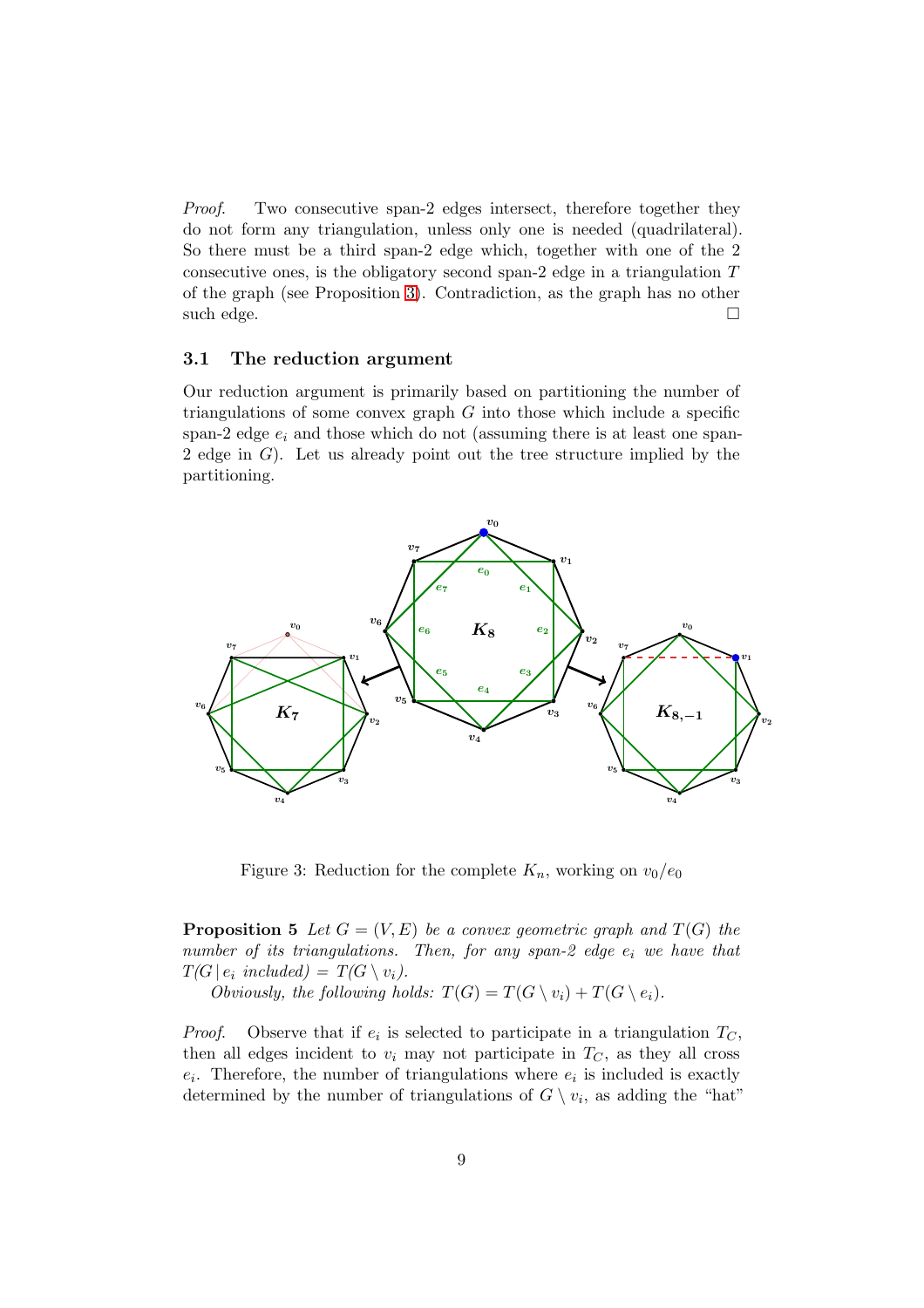$v_{i-1}v_iv_{i+1}$  in any of the latest will yield a distinct triangulation of the original graph.  $\square$ 

Figure [3](#page-8-0) demonstrates the above, nevertheless for the special case of an initial complete graph. However, we easily get that  $T(K_{n,0}) = T(K_{n-1,0}) +$  $T(K_{n,-1}),$  which is essentially the first of the BC relations.

Now, consider a  $K_{n-1}$  graph. If we work on  $v_1/e_1$  (Figure [4,](#page-9-0) marked blue vertex), thus the selection or not of  $e_1$  for the next branching of our tree, we obtain either a  $K_7 \equiv K_{7,0}$  (left child), either a  $K_{8,-2}$ . In general (Figure [5\)](#page-10-0), working on the *next available* span-2 edge, we reduce  $K_{n,-m}$  is to either a  $K_{n-1,-m+1}$  (left child) or a  $K_{n,-m-1}$  (right child).



<span id="page-9-0"></span>Figure 4: Reduction for  $K_{n,-1}$ , working on the *next* vertex/span-2 edge

It proves that the key to our reduction is the correct definition of the *next vertex (or span-2 edge)* to work on. If, for instance, while on  $K_{8,-1}$ we select to work on  $v_5/e_5$ , the nice to our reduction  $K_7$  does not pop out. More importantly, we would miss the recurring of *isomorphic graphs*, which give us the number of triangulations they feature per class  $(K_{n,-m})$ , and not per specific instance.

Definition 1 (Next vertex/span-2 edge) *Given a properly labeled convex geometric graph on* n *vertices, missing only* m *consecutive span-2 edges,*  $e_i, e_{i+1}, ..., e_{i+m}$ . The next *vertex/span-2 edge is the pair*  $v_{m+1}/e_{m+1}$ .

Now, let us formally prove our claim.

**Theorem 6** For any  $K_{n,-m}$  and  $-n+1 \leq -m \leq -1$ , it is

$$
T(K_{n,-m}) = T(K_{n-1,-m+1}) + T(K_{n,-m-1})
$$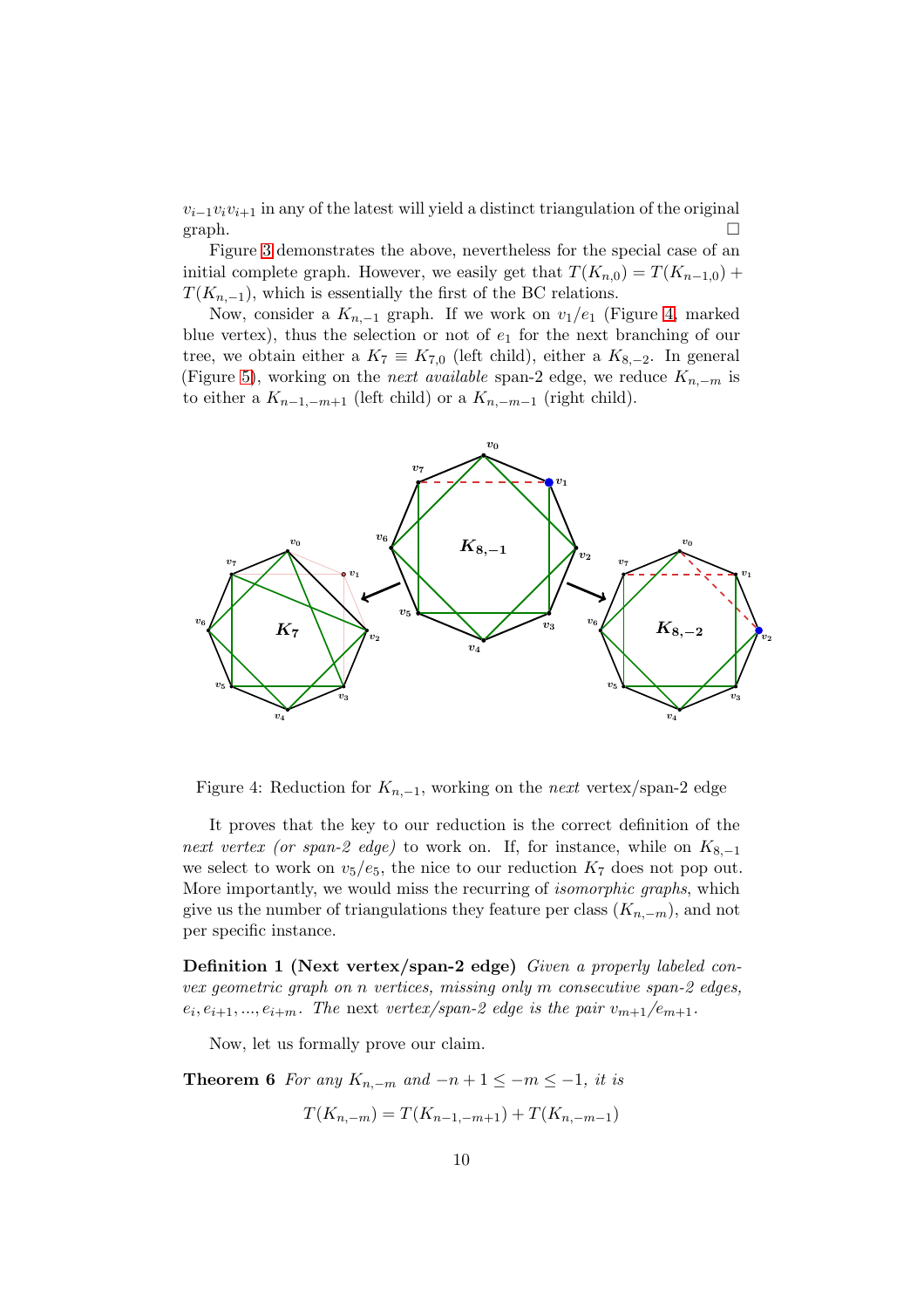

<span id="page-10-0"></span>Figure 5: Reduction for  $K_{n,-m}$ , working on the *next* vertex/span-2 edge

*Also, it is*

$$
T(K_{n,-m}) = a_{n-2,m}
$$

*for all defined quantities.*

*Proof.* Without loss of generality (see [9\)](#page-14-0), we may relabel our initial graph  $-$ if necessary– and have the edges  $e_0, ..., e_{m-1}$  as the missing span-2 ones. The next vertex/span-2 edge is the pair  $v_m/e_m$ . The right subtree is rooted to a  $K_{n,-m-1}$  graph, as it derives from deleting  $e_m$ , having a consecutive  $m + 1$  span-2 (but no other) edges missing.

For the left subtree, deleting  $v_m$  leaves us to examine the edges of a graph on  $n-1$  vertices. We have that edges  $v_{n-1}v_1, v_0v_2, ..., v_{m-3}v_{m-1}$ are all missing from the induced subgraph, and together they add up to  $m-1$  consecutive span-2 edges. Edge  $v_{m-2}v_m$ , missing from  $K_{n,-m}$  is not a potential edge of the smaller graph. Edge  $v_{m-1}v_{m+1}$  has now become a side of the  $(n-1)$ -gon, and  $v_{m-2}v_{m+1}$  and  $v_{m-1}v_{m+2}$  are now span-2 edges of the new graph, as are all the (potentially) remaining  $v_{m+1}v_{m+3}, ..., v_{n-2}v_0$ . Thus, we have obtained a  $K_{n-1,-m+1}$  graph. To complete the proof, we remind that:

- Proposition [4](#page-7-1) gives us  $T(K_{n,-n+2}) = 0$  for pentagons and up; but  $T(K_{4,-2})$  gives the number of triangulations of a quadrilateral missing all 2 span-2 edges, therefore the relation is satisfied for all  $n \geq 4$ .
- $T(K_{3,0})=1$ , as  $K_3$  is a triangle.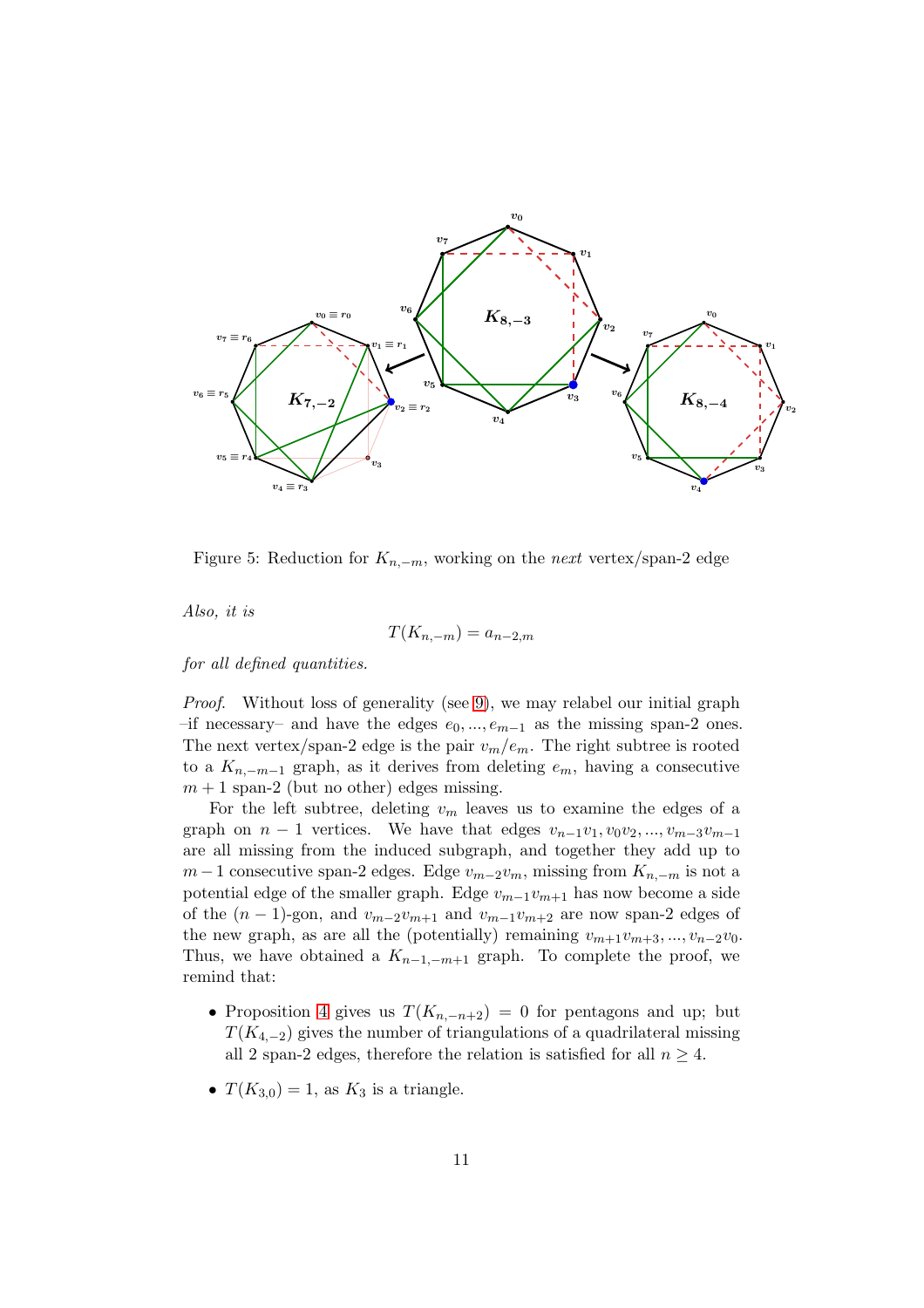•  $K_{3,-1}$  and  $K_{2,0}$  are not properly defined as convex graphs, and not actually needed, but for sake of completeness, we shall consider their number of triangulations equal to  $a_{1,1}$  and  $a_{0,0}$  respectively.

 $\Box$ 

Theorem 7 *Our main sampling algorithm scheme adopted for convex tri*angulations yields an algorithm of running time  $\mathcal{O}(n^2)$ .

*Proof*. As an outline, the quadratic (and not linear) time is due to the information that must be stored when branching left. For a complete proof, refer to the Appendix. Yet, we note that [\[8\]](#page-16-4) implies a linear algorithm by sampling monotone lattice paths, first. However, if one wants to preserve one-to-one relation between the subinstances of the two problems, we are not aware of any work proposing any similar framework to ours.  $\Box$ 

## 4 Mountain ranges

.

The mountain range problem consider the ways to form a "mountain range" with n upstrokes and  $n$  downstrokes that all stay above a horizontal line. As with the convex triangulations, we assume the space of all solutions, that is actually a  $n \times n$  lattice rotated as to comprehend our node to node movement as Up or Down and always maintaining direction to the right (w.l.o.g.).

Assume we are on the horizon, or level 0, so we *have* to move Up. Our actual choice is whether to go further Up or slant Down. The latest case brings us to the horizon with 1 upstroke and downstroke to our left, therefore the remaining mountain ranges are exactly the mountain ranges with  $n-1$ upstrokes and downstrokes - correlate to the left child of the BC-implied tree. That is:

$$
r_{n,0} = r_{n-1,0} + r_{n,1}
$$

where the remainder  $r_{n,1}$  denotes the case we moved Up. Of course, the cases yield mutually disjoint mountain ranges.

It is easy enough to go on, explaining that if we are not on the horizon  $(m \geq 1)$ , we are not dictated to move up (unless we cannot - the "height" or the range is at most  $n$ ). If we move up, our  $m$  increases by one. If we move down, we "see" again a disjoint set of potential solutions. Since we slanted down (m decreased) we can symbolize this reduction by

$$
r_{n,m} = r_{n-1,m-1} + r_{n,m+1}
$$

Theorem 8 *The main algorithm obtained by our scheme for the mountain ranges problem is linear.*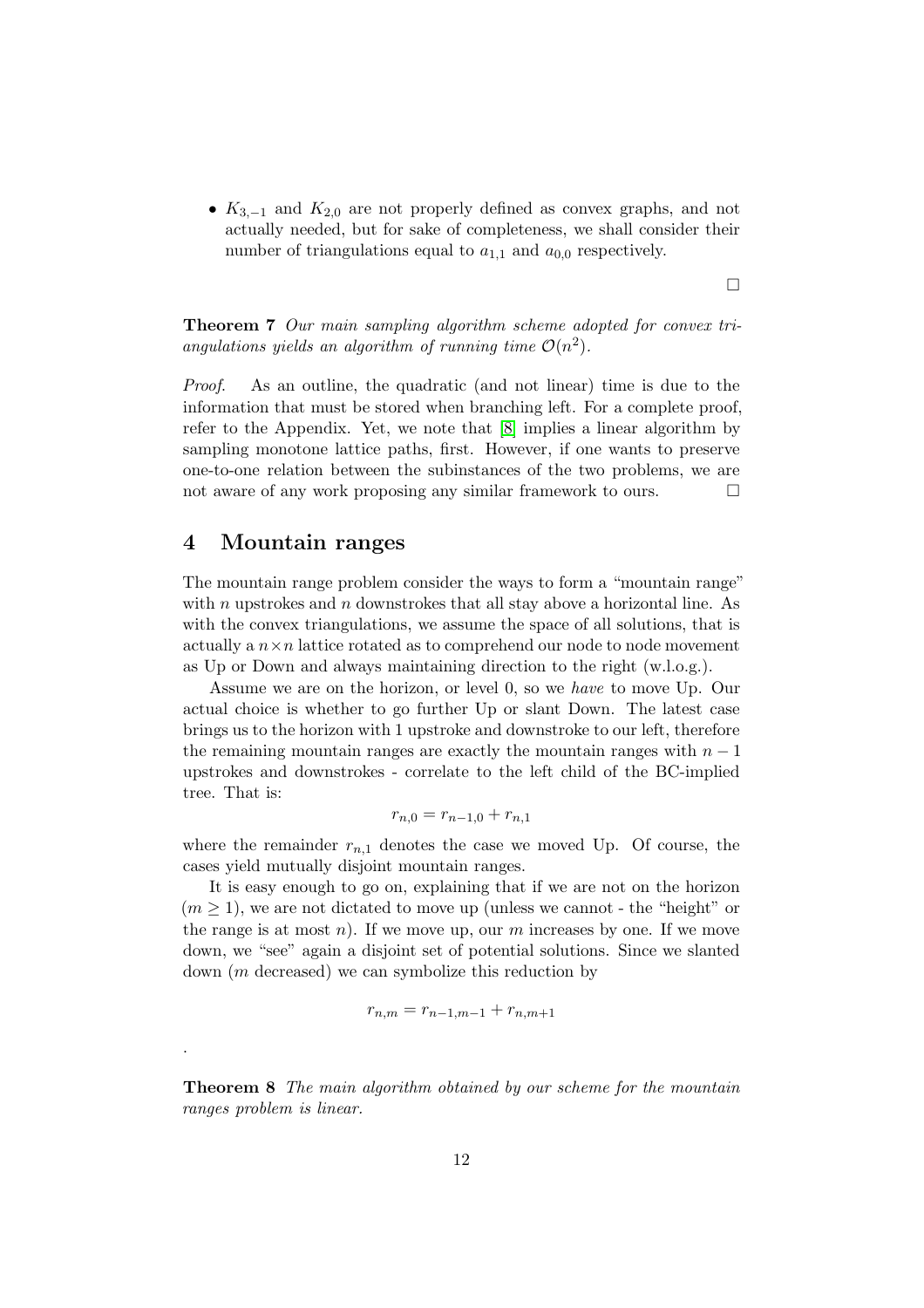*Proof.* We need linear in n coin tosses to get the code of the mountain range; we branch linear in n times and for each node we lie on, we store a linear amount of information (Ups-Downs) to backtrack to the root.  $\Box$ 

## <span id="page-12-0"></span>A Omitted proofs

*Proof.* [Proof of Theorem [1\]](#page-4-3) We will consider the 2 main of the BC-relations. The marginal cases are trivial to prove.

$$
a_{n,0} = a_{n-1,0} + a_{n,1} \qquad \qquad \Leftrightarrow \qquad
$$

$$
N_{n,n-1} = N_{n-1,n-2} + N_{n,n-2} \qquad \qquad \Leftrightarrow
$$

$$
\frac{1}{n} \binom{2n}{n-1} = \frac{1}{n-1} \binom{2n-2}{n-2} + \frac{3}{2n-1} \binom{2n-1}{n-2} \qquad \Leftrightarrow
$$

$$
\frac{(2n)!}{n!(n+1)!} = \frac{(2n-2)!}{(n-1)!n!} + \frac{3(2n-2)!}{(n-2)!(n+1)!} \qquad \Leftrightarrow
$$

$$
\frac{(2n-1)(2n)}{(n+1)!} = \frac{1}{(n-1)!} + \frac{3}{(n-2)!(n+1)} \qquad \Leftrightarrow
$$

$$
\frac{2(2n-1)}{(n-1)(n+1)} = \frac{1}{(n-1)} + \frac{3}{(n+1)}
$$
  
 
$$
4n - 2 = (n+1) + 3(n-1),
$$
 which holds.

Regarding  $a_{n,m} = a_{n-1,m-1} + a_{n,m+1}$  we have:

$$
N_{n,m} = N_{n-1,m} + N_{n,m-1} \qquad \qquad \Leftrightarrow
$$

$$
\frac{n+1-m}{n+1+m} \binom{n+1+m}{m} = \frac{n-m}{n+m} \binom{n+m}{m} + \frac{n-m+2}{n+m} \binom{n+m}{m-1} \qquad \Leftrightarrow
$$

$$
\frac{(n+1-m)(n+m)!}{m!(n+1)!} = \frac{(n-m)(n+m)!}{(n+m)m!n!} + \frac{(n-m+2)(n+m)!}{(n+m)(m-1)!(n+1)!} \Leftrightarrow
$$

$$
\frac{(n+1-m)}{m(n+1)} = \frac{(n-m)}{(n+m)m} + \frac{(n-m+2)}{(n+m)(n+1)} \qquad \Leftrightarrow
$$

$$
\frac{1}{m} - \frac{1}{n+1} = \frac{1}{m} - \frac{2}{n+m} + \frac{(n-m+2)}{(n+m)(n+1)} \qquad \Leftrightarrow
$$

$$
\frac{2}{n+m} - \frac{1}{n+1} = \frac{(n-m+2)}{(n+m)(n+1)} \qquad \Leftrightarrow
$$

$$
2(n + 1) - (n + m) = n - m + 2
$$
, which holds.

Therefore, we have completed our proof.  $\Box$ *Proof.* [Proof of Theorem [2\]](#page-4-4) Let G be the generating function for the numbers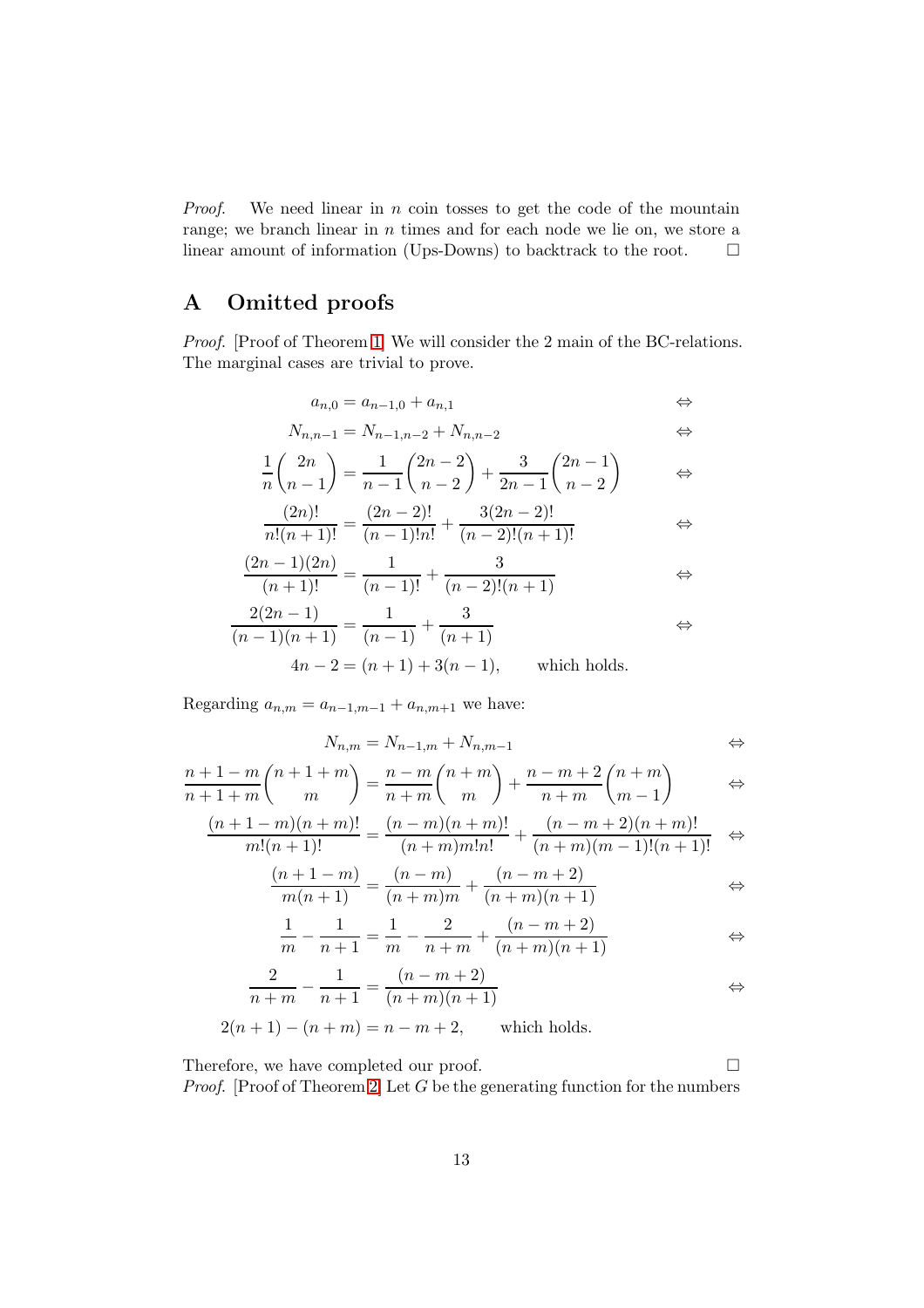$a_{i,j}$ , i.e.

$$
G(x,y) = \sum_{i=0}^{\infty} \sum_{j=0}^{\infty} a_{i,j} x^i y^j
$$

and let B be the generating function for numbers  $b_{i,j} = a_{i+1,j}$  for all  $i, j \ge 0$ . We will first determine  $B$ , and then it is simply:

<span id="page-13-5"></span>
$$
G = xB + 1.\t\t(8)
$$

Initially, let us break  $B$  into sums of fixed  $j$ :

<span id="page-13-4"></span>
$$
B = A_0 + A_1 + A_2 + \dots = \sum_{k=0}^{\infty} A_k,
$$
\n(9)

where for all  $k \in \mathbb{N}$   $A_k = \sum_{i=0}^{\infty} b_{i,k} x^i y^k$ . From the BC-relation [4](#page-4-0) we obtain:

<span id="page-13-0"></span>
$$
A_0 = \frac{1}{y}A_1 + xA_0 + 1,\tag{10}
$$

while from the recursive BC-relation [5](#page-4-1) we obtain:

<span id="page-13-1"></span>
$$
\forall k > 0 \ A_k = \frac{1}{y} A_{k+1} + xy A_{k-1}.
$$
 (11)

We have also showed that the numbers  $a_{i,0}$  are actually Catalan numbers, in particular  $b_{i,0} = a_{i+1,0} = C_{i+1}$ , for  $i \geq 0$ . So, if Cat is the generating function of the Catalan numbers, then:

<span id="page-13-2"></span>
$$
Cat = xA_0 + 1 \Rightarrow A_0 = \frac{Cat - 1}{x}.
$$
\n(12)

It is well known that:

<span id="page-13-3"></span>
$$
Cat(x) = \frac{1 - \sqrt{1 - 4x}}{2x}.
$$
 (13)

In order to get the generating function  $G$ , plug equations  $10,11,12,13$  $10,11,12,13$  $10,11,12,13$  $10,11,12,13$  into equation [9:](#page-13-4)

$$
B = \frac{1}{y}(A_1 + A_2 + ...) + xy(A_0 + A_1 + A_2 + ...) + xA_0 + 1
$$
  
= 
$$
\frac{1}{y}(G - A_0) + xyG + xA_0 + 1
$$
  
= 
$$
\frac{y + (xy - 1)A_0}{y - 1 - xy^2} = \frac{y + (xy - 1)\frac{Cat(x) - 1}{x}}{y - 1 - xy^2}
$$
  
= 
$$
\frac{y}{y - 1 - xy^2} + \frac{(xy - 1)(1 - \sqrt{1 - 4x} - 2x)}{2x^2(y - 1 - xy^2)}.
$$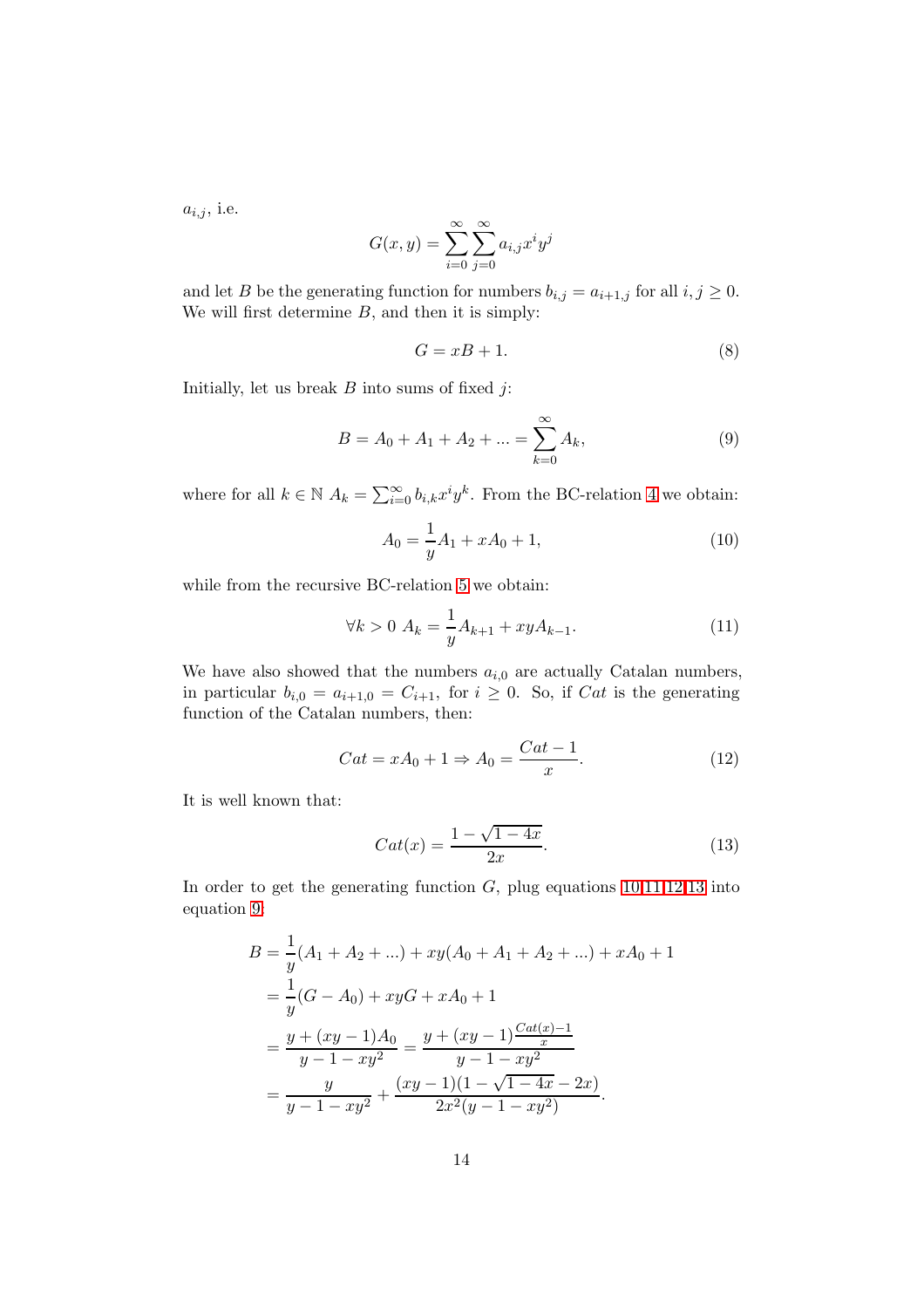Finally, from relation [8](#page-13-5) he have:

$$
G(x,y) = xB(x,y) + 1 = \frac{(1 - xy)(1 - \sqrt{1 - 4x} - 2xy)}{2x(1 - y + xy^2)}.
$$

П

Observe that we did not directly use the initial condition that  $a_{n,n} =$  $0, n \geq 1$ ; we actually did account for it, as it is hidden in the proof that the numbers  $a_{n,0}$  correspond to Catalan numbers.

## B Notes on the main sampling algorithm for convex triangulations

For our convenience, we hereby adopt the notation  $T_{n,-m} = T(K_{n,-m}).$ 

The left child of a  $K_{n,-m}$  in our reduction is a graph on  $n-1$  vertices, in other words, w.r.t. our initial proper vertex labeling, the labeling of the left child is not proper, as a vertex is missing. Therefore, we must *relabel* this graph, and every left child graph of the tree. The following Rule gives the final ingredient for building the desirable reduction tree.

<span id="page-14-0"></span>**Rule 9** *Let*  $K_{r,-m}$  *be the left child of a node of a tree rooted at*  $K_n$ . If  $m = 0$ , then relabel the complete  $K_r$  as desired. Else, place  $r_0$  opposite to *the first missing span-2 edge and complete with a proper relabeling. For each new graph, maintain a* 1 × n *table to indicate the mapping of the current to the initial labeling; current missing vertices of the parent graph can be marked (e.g.* −1 *entries).*

#### B.0.1 Properties of the reduction tree

In all, we have build a triangulation tree with the following properties:

- Every node has 2 children (left and right binary tree).
- Every node indicating  $K_{r,-m}$  needs  $\mathcal{O}(n)$  time to be created and coded: store integers r and m, the  $1 \times n$  mapping matrix for the vertex labeling, plus a 2 integer indicator for backtracking to the parent node: if it is a left child, hold  $[v_m, -1]$ , for a right child hold  $[v_{m-1}, v_{m+1}]$  where  $v_m$  is the critical vertex of the parent node w.r.t. which the node branched (store as labeled in the parent node).
- For any node, the triangulations coded in the left subtree are disjoint to the ones of the right subtree, as they differ at the edge w.r.t. which the node branched.
- If a node is K3, then stop and mark *one triangulation* (green leaf). Due to the above, all green leaves are left children and there is a total of exactly  $C_{n-2}$  green leaves in the tree.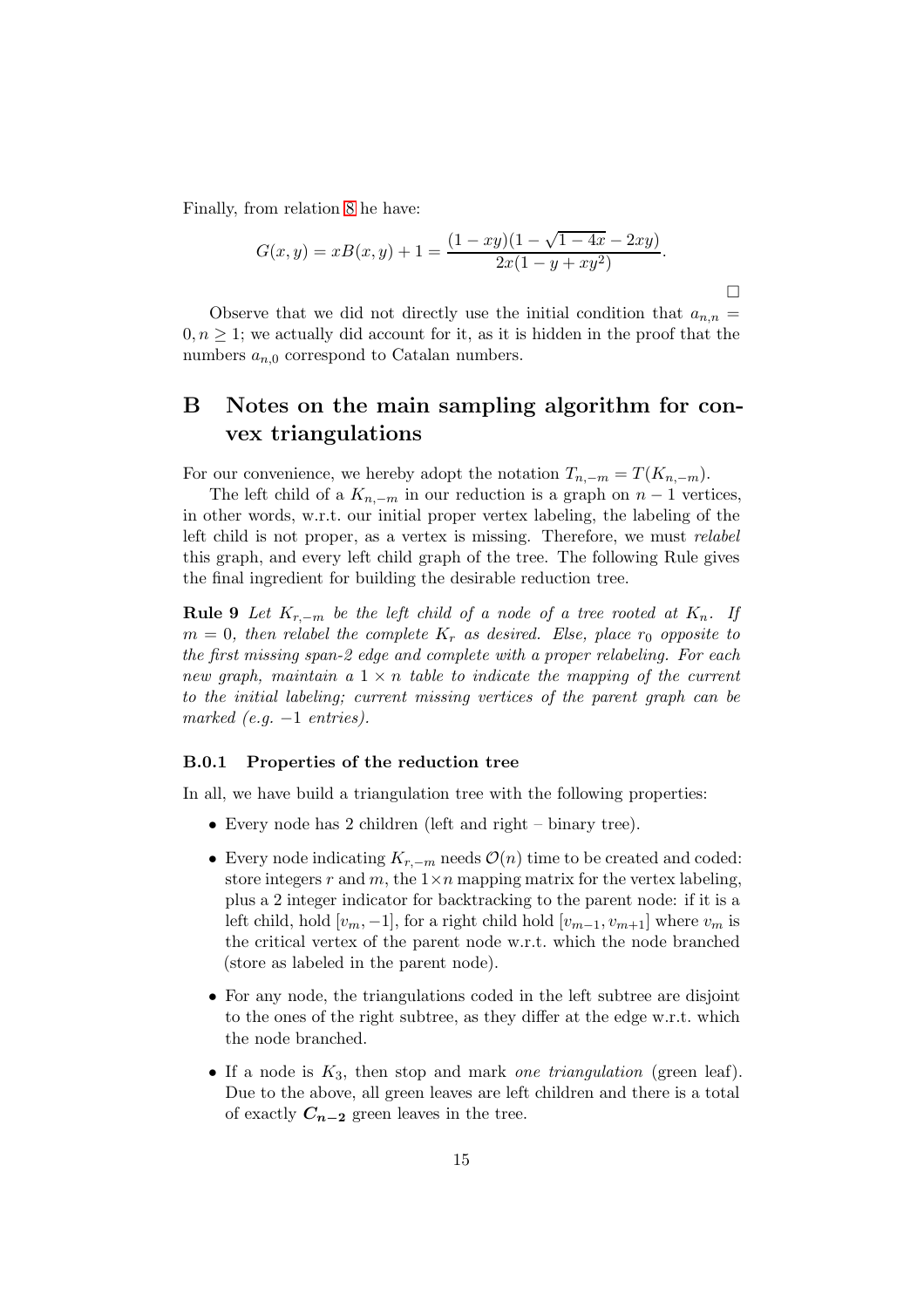- If a node is of the form Kr,−r+2, then stop and mark *no triangulation* (red leaf)
- Considering all the above, from any green leaf, backtracking to the root is equivalent to obtaining one specific triangulation; this is achieved in  $\mathcal{O}(n)$  time.



<span id="page-15-0"></span>Figure 6: Full reduction tree for the convex pentagon. Blue color indicates the working on node. Relabelings are not marked. Each of its 5 triangulations is encoded in a different green leaf.

Figure [6](#page-15-0) shows the full reduction tree for the convex  $K_5$ . To give a for instance, consider the green leaf encoding triangulation  $T_3$ .  $T_3$  includes the triangle  $v_0v_3v_4$  (end of reduction); as a left child of its parent node, which branched w.r.t.  $v_2/v_0v_3$ , it includes  $v_0v_3$  as an span-2 edge of the parent  $K_4$ subgraph, so triangle  $v_0v_2v_3$  is in  $T_4$ . The  $K_4$  parent node is a left child of the  $K_{5,-1}$  node which branched w.r.t.  $v_1$ , therefore the triangulation does also include triangle  $v_0v_1v_2$ ; finally (though not necessary), the  $K_{5,-1}$  node being a right child of the  $K_5$  which branched w.r.t.  $v_0$  suggests that  $v_4v_1$  is missing from the  $T_4$ .

Note that this is a small example, and some leaves  $(T_2, T_4, T_5)$  already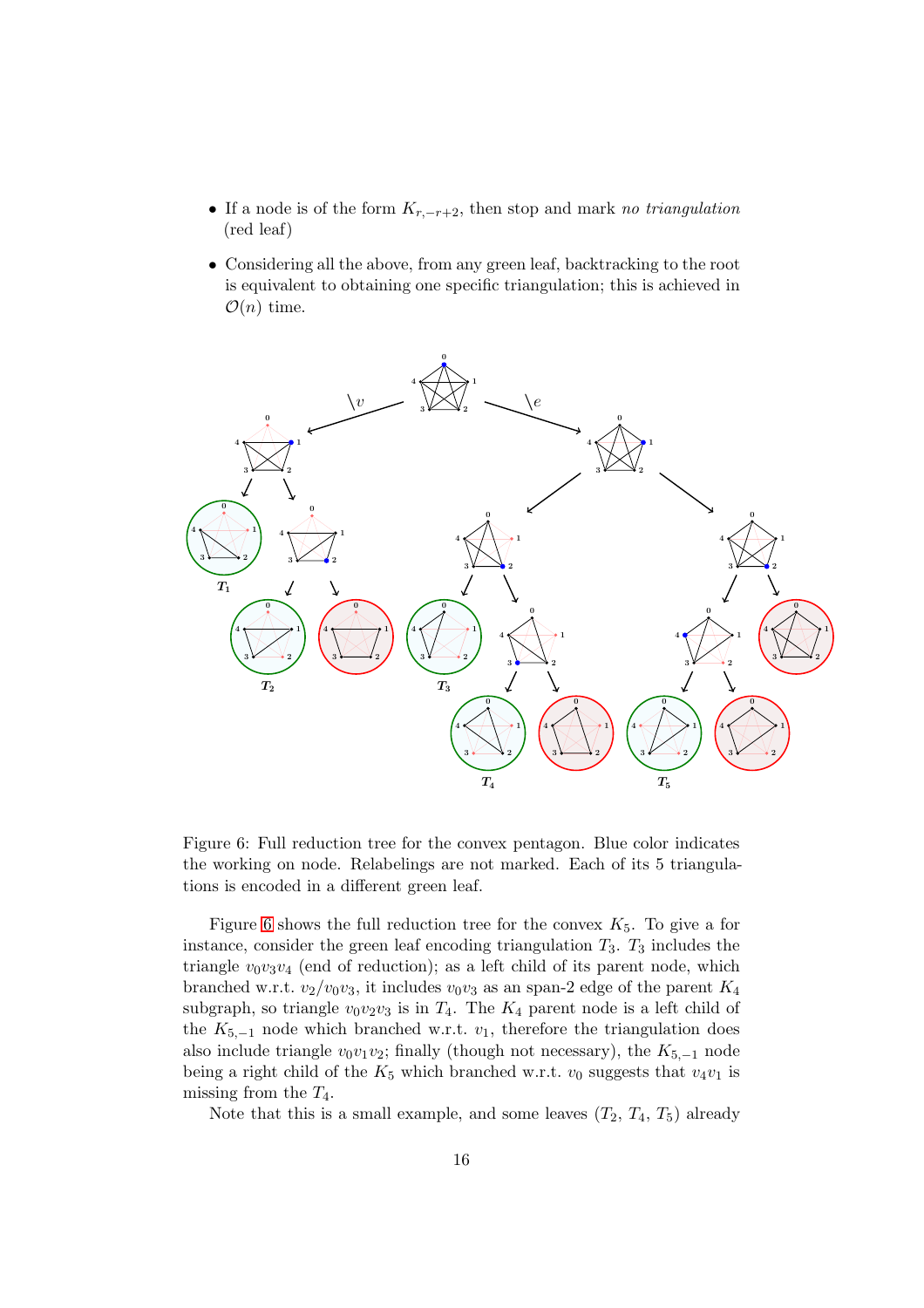indicate unambiguously the encoded triangulation. Observe also that even if it is not directly visible that  $T_1$  differs from  $T_4$ , our simple branching rule guarantees that  $T_1$  includes  $v_4v_1$  as an edge, while  $T_4$  does not, as they belong to a different subtree of the root node which branched w.r.t.  $v_0/v_4v_1$ .

## <span id="page-16-6"></span>References

- [1] Victor Alvarez, Karl Bringmann, Saurabh Ray, and Raimund Seidel. Counting triangulations and other crossing-free structures approximately. *Comput. Geom.*, 48(5):386–397, 2015.
- <span id="page-16-5"></span>[2] Victor Alvarez and Raimund Seidel. A simple aggregative algorithm for counting triangulations of planar point sets and related problems. In *Symposuim on Computational Geometry 2013, SoCG '13, Rio de Janeiro, Brazil, June 17-20, 2013*, pages 1–8, 2013.
- <span id="page-16-1"></span>[3] J. Ambjorn, B. Durhus, and T. Jonsson. *Quantum Geometry: A Statistical Field Theory Approach*. Cambridge Monographs on Mathematical Physics, Cambridge University Press, Cambridge, 1997.
- <span id="page-16-7"></span>[4] Eleni Bakali, Aggeliki Chalki, Aris Pagourtzis, Petros Pantavos, and Stathis Zachos. Completeness results for counting problems with easy decision. In *Algorithms and Complexity - 10th International Conference, CIAC 2017, Athens, Greece, May 24-26, 2017, Proceedings*, pages 55– 66, 2017.
- <span id="page-16-8"></span>[5] Prosenjit Bose, Ferran Hurtado, Eduardo Rivera-Campo, and David R. Wood. Partitions of complete geometric graphs into plane trees. *Comput. Geom.*, 34(2):116–125, 2006.
- <span id="page-16-0"></span>[6] Mark de Berg, Otfried Cheong, Marc J. van Kreveld, and Mark H. Overmars. *Computational geometry: algorithms and applications, 3rd Edition*. Springer, 2008.
- <span id="page-16-3"></span>[7] Markus Denny and Christian Sohler. Encoding a triangulation as a permutation of its point set. In *Proceedings of the 9th Canadian Conference on Computational Geometry, Kingston, Ontario, Canada, August 11- 14, 1997*, 1997.
- <span id="page-16-4"></span>[8] Luc Devroye, Philippe Flajolet, Ferran Hurtado, Marc Noy, and William L. Steiger. Properties of random triangulations and trees. *Discrete & Computational Geometry*, 22(1):105–117, 1999.
- <span id="page-16-2"></span>[9] Q. Ding, J. Qian, W. Tsang, and C. Wang. Randomly generating triangulations of a simple polygon. In *Computing and Combinatorics, 11th Annual International Conference, COCOON 2005, Kunming, China, August 16-29, 2005, Proceedings*, pages 471–480, 2005.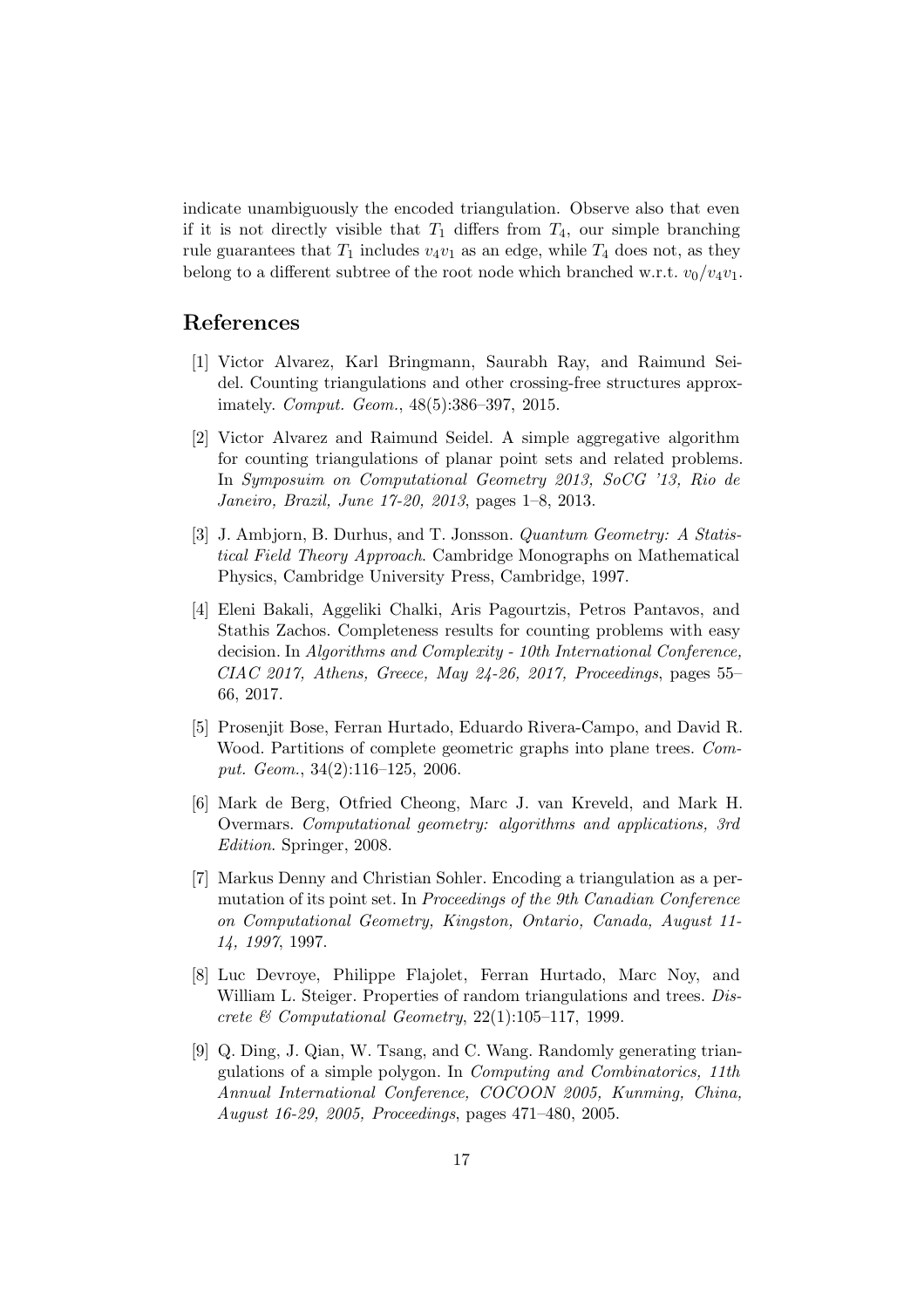- <span id="page-17-5"></span>[10] Peter Epstein, J. Kavanagh, A. Knight, J. May, T. Nguyen, and Jörg-R¨udiger Sack. A workbench for computational geometry. *Algorithmica*, 11(4):404–428, 1994.
- <span id="page-17-7"></span><span id="page-17-6"></span>[11] Peter Epstein and Jörg-Rüdiger Sack. Generating triangulations at random. *ACM Trans. Model. Comput. Simul.*, 4(3):267–278, 1994.
- <span id="page-17-2"></span>[12] W. Feller. *An introduction to probability theory and its applications*. Number v. 1. Wiley, 1968.
- <span id="page-17-3"></span>[13] Leonidas J. Guibas and John Hershberger. Optimal shortest path queries in a simple polygon. *J. Comput. Syst. Sci.*, 39(2):126–152, 1989.
- [14] Leonidas J. Guibas, John Hershberger, Daniel Leven, Micha Sharir, and Robert Endre Tarjan. Linear-time algorithms for visibility and shortest path problems inside triangulated simple polygons. *Algorithmica*, 2:209– 233, 1987.
- <span id="page-17-13"></span>[15] Ferran Hurtado and Marc Noy. Ears of triangulations and catalan numbers. *Discrete Mathematics*, 149(1-3):319–324, 1996.
- <span id="page-17-12"></span><span id="page-17-8"></span>[16] Ferran Hurtado and Marc Noy. Graph of triangulations of a convex polygon and tree of triangulations. *Comput. Geom.*, 13(3):179–188, 1999.
- <span id="page-17-4"></span>[17] Donald E. Knuth. Estimating the efficiency of backtrack programs. Technical report, Stanford, CA, USA, 1974.
- [18] D. T. Lee. Visibility of a simple polygon. *Computer Vision, Graphics, and Image Processing*, 22(2):207–221, 1983.
- <span id="page-17-10"></span>[19] Lisa McShine and Prasad Tetali. On the mixing time of the triangulation walk and other catalan structures. In *Randomization Methods in Algorithm Design, Proceedings of a DIMACS Workshop, Princeton, New Jersey, USA, December 12-14, 1997*, pages 147–160, 1997.
- <span id="page-17-9"></span>[20] Michael S. O. Molloy, Bruce A. Reed, and William Steiger. On the mixing rate of the triangulation walk. In *Randomization Methods in Algorithm Design, Proceedings of a DIMACS Workshop, Princeton, New Jersey, USA, December 12-14, 1997*, pages 179–190, 1997.
- <span id="page-17-1"></span>[21] Takao Nishizeki and Md. Saidur Rahman. *Planar Graph Drawing*, volume 12 of *Lecture Notes Series on Computing*. World Scientific, 2004.
- <span id="page-17-0"></span>[22] Joseph O'Rourke. *Computational Geometry in C*. Cambridge University Press, New York, NY, USA, 2nd edition, 1998.
- <span id="page-17-11"></span>[23] Mohammad Tanvir Parvez, Md. Saidur Rahman, and Shin-Ichi Nakano. Generating all triangulations of plane graphs. *J. Graph Algorithms Appl.*, 15(3):457–482, 2011.